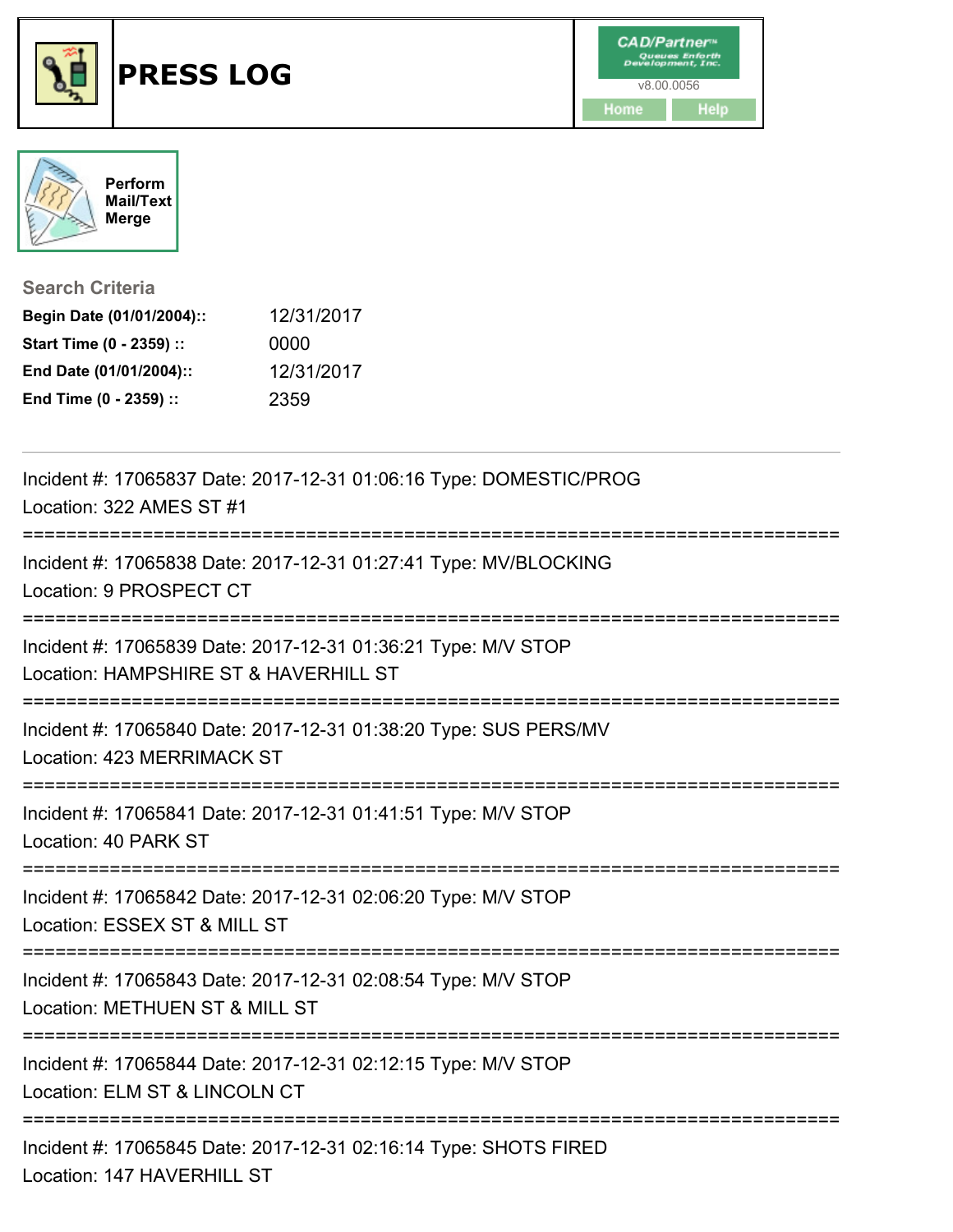| Incident #: 17065846 Date: 2017-12-31 02:28:35 Type: NOISE ORD<br>Location: 312 WATER ST #36                                                     |
|--------------------------------------------------------------------------------------------------------------------------------------------------|
| Incident #: 17065847 Date: 2017-12-31 02:43:31 Type: M/V STOP<br>Location: CARVER ST & SALEM ST                                                  |
| Incident #: 17065848 Date: 2017-12-31 02:53:52 Type: NOISE ORD<br>Location: 9 BYRON AV #2                                                        |
| Incident #: 17065849 Date: 2017-12-31 02:54:34 Type: M/V STOP<br>Location: BROADWAY & LOWELL ST                                                  |
| Incident #: 17065850 Date: 2017-12-31 02:57:36 Type: NOISE ORD<br>Location: 660 HAVERHILL ST                                                     |
| Incident #: 17065851 Date: 2017-12-31 03:07:49 Type: NOISE ORD<br>Location: 660 HAVERHILL ST                                                     |
| Incident #: 17065852 Date: 2017-12-31 03:21:46 Type: M/V STOP<br>Location: BUTLER ST & MILTON ST                                                 |
| Incident #: 17065853 Date: 2017-12-31 04:07:12 Type: M/V STOP<br><b>Location: PEMBERTON PARK</b>                                                 |
| Incident #: 17065854 Date: 2017-12-31 04:22:00 Type: NOISE ORD<br>Location: 525 ESSEX ST #206                                                    |
| ============<br>Incident #: 17065855 Date: 2017-12-31 04:53:09 Type: DOMESTIC/PROG<br>Location: 276 BROADWAY #2                                  |
| Incident #: 17065856 Date: 2017-12-31 05:25:38 Type: M/V STOP<br>Location: BROADWAY & MANCHESTER ST                                              |
| ---------------------<br>Incident #: 17065857 Date: 2017-12-31 05:54:44 Type: M/V STOP<br>Location: SOUTH LAWRENCE EAST SCHOOL / 165 CRAWFORD ST |
| Incident #: 17065858 Date: 2017-12-31 06:11:41 Type: NOISE ORD<br>Location: 151 BEACON AV #10                                                    |
| Incident #: 17065859 Date: 2017-12-31 07:03:45 Type: ALARM/BURG<br>Location: COMCAST / 142 SHEPARD ST                                            |

===========================================================================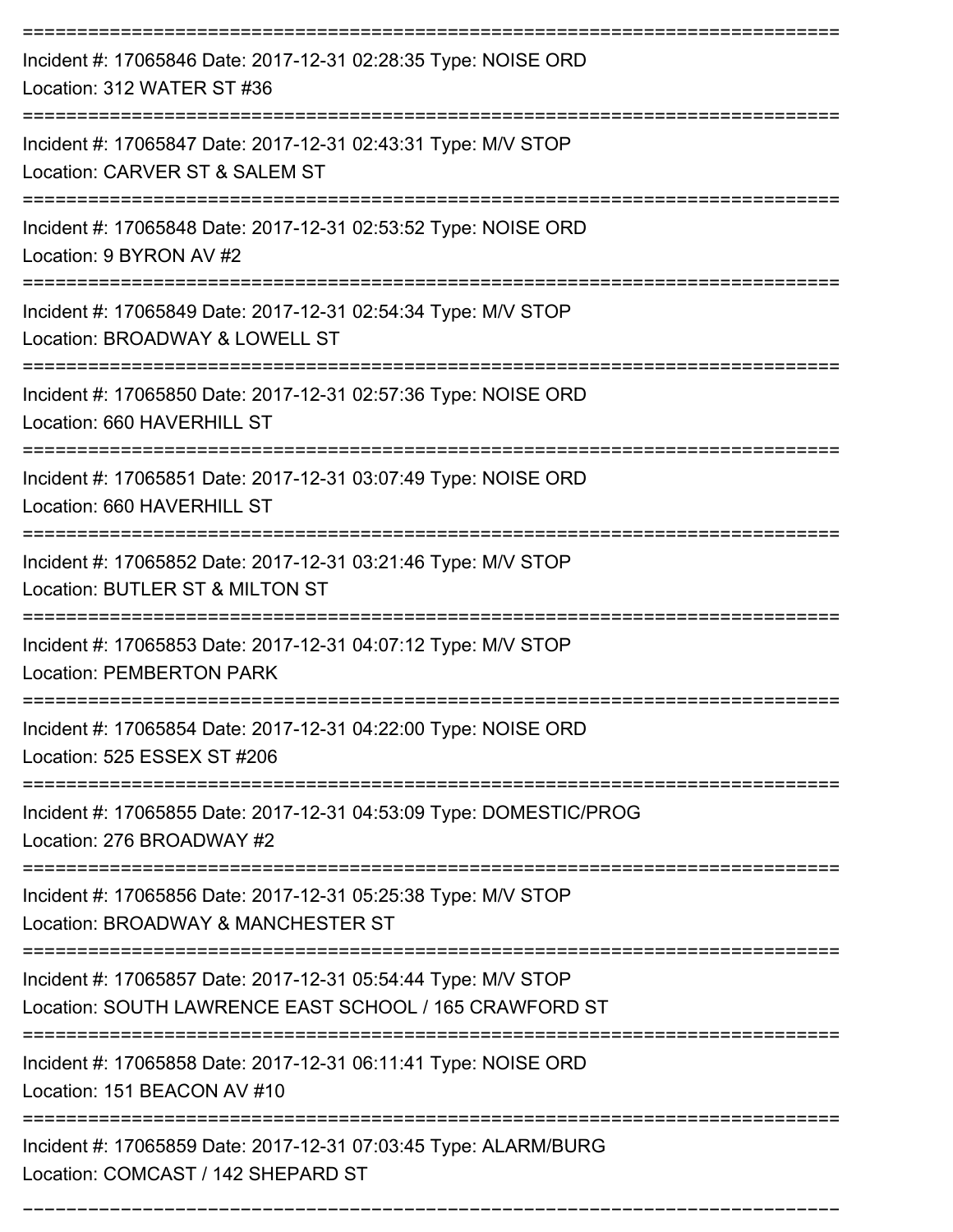| Incident #: 17065860 Date: 2017-12-31 07:04:15 Type: M/V STOP<br>Location: CHICKERING ST & WINTHROP AV<br>;==================================   |
|-------------------------------------------------------------------------------------------------------------------------------------------------|
| Incident #: 17065861 Date: 2017-12-31 07:06:45 Type: PARK & WALK<br>Location: 205 BROADWAY                                                      |
| Incident #: 17065862 Date: 2017-12-31 07:07:29 Type: M/V STOP<br>Location: 350 MERRIMACK ST                                                     |
| Incident #: 17065863 Date: 2017-12-31 07:23:24 Type: M/V STOP<br>Location: BEACON ST & MT VERNON ST                                             |
| Incident #: 17065864 Date: 2017-12-31 07:28:58 Type: M/V STOP<br>Location: BUTLER ST & MILTON ST                                                |
| Incident #: 17065865 Date: 2017-12-31 08:04:21 Type: MAN DOWN<br>Location: BROADWAY & COMMON ST                                                 |
| Incident #: 17065866 Date: 2017-12-31 08:38:09 Type: DOMESTIC/PROG<br>Location: 151 BEACON AV #10                                               |
| Incident #: 17065867 Date: 2017-12-31 08:51:34 Type: MV/BLOCKING<br>Location: 13 GROVE ST                                                       |
| Incident #: 17065868 Date: 2017-12-31 09:12:09 Type: UNWANTEDGUEST<br>Location: 68 DORCHESTER ST #2 FL 2                                        |
| Incident #: 17065869 Date: 2017-12-31 09:14:02 Type: UNWANTEDGUEST<br>Location: 311 WATER ST #19 FL 2                                           |
| ===================================<br>Incident #: 17065870 Date: 2017-12-31 09:46:40 Type: UNWANTEDGUEST<br>Location: 68 DORCHESTER ST #2 FL 2 |
| ======================================<br>Incident #: 17065871 Date: 2017-12-31 10:35:41 Type: E911 HANGUP<br>Location: 10 ROWE ST              |
| Incident #: 17065873 Date: 2017-12-31 10:39:27 Type: M/V STOP<br>Location: BRADFORD ST & BROADWAY                                               |
| Incident #: 17065872 Date: 2017-12-31 10:40:05 Type: ALARMS<br>Location: 1 PARKER ST                                                            |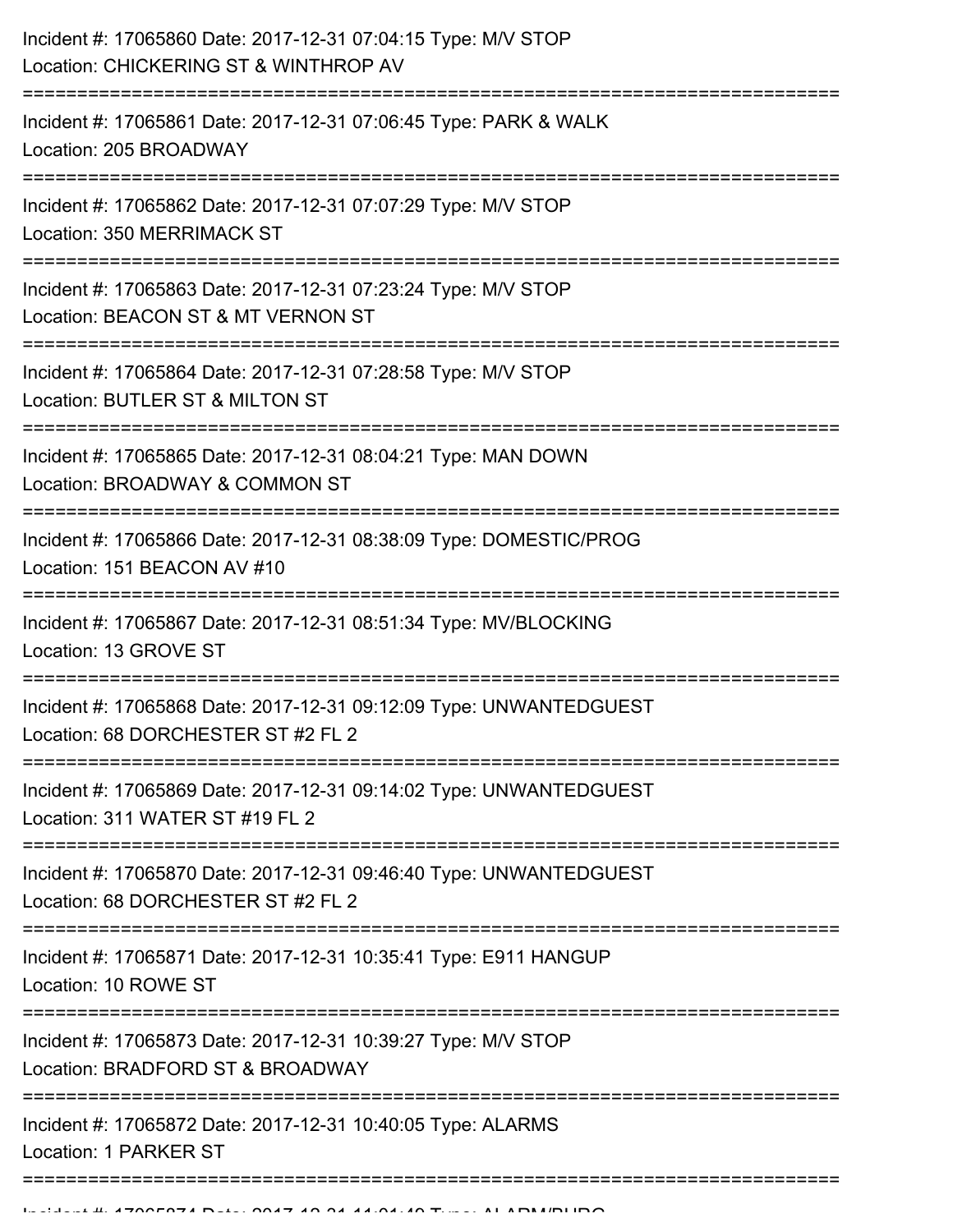| Location: LAWRENCE HERITAGE STATE PARK / 1 JACKSON ST                                                                                   |
|-----------------------------------------------------------------------------------------------------------------------------------------|
| Incident #: 17065875 Date: 2017-12-31 11:04:40 Type: M/V STOP<br>Location: 27 LORING ST                                                 |
| Incident #: 17065876 Date: 2017-12-31 11:34:17 Type: M/V STOP<br>Location: MARKET ST & OSGOOD ST                                        |
| Incident #: 17065877 Date: 2017-12-31 11:39:19 Type: M/V STOP<br>Location: ANDOVER ST & BLANCHARD ST                                    |
| Incident #: 17065878 Date: 2017-12-31 12:12:40 Type: GENERAL SERV<br>Location: LAWRENCE GENERAL HOSPITAL / 1 GENERAL ST                 |
| :=============================<br>Incident #: 17065879 Date: 2017-12-31 12:27:49 Type: AUTO ACC/PI<br>Location: COMMON ST & FRANKLIN ST |
| Incident #: 17065880 Date: 2017-12-31 12:33:21 Type: AUTO ACC/PI<br>Location: ELM ST & JACKSON ST                                       |
| ----------------<br>Incident #: 17065881 Date: 2017-12-31 12:44:07 Type: MAL DAMAGE<br>Location: 2 FALMOUTH ST                          |
| Incident #: 17065882 Date: 2017-12-31 12:47:08 Type: M/V STOP<br>Location: SPRINGFIELD ST                                               |
| Incident #: 17065883 Date: 2017-12-31 12:49:25 Type: M/V STOP<br>Location: 205 S UNION ST                                               |
| Incident #: 17065884 Date: 2017-12-31 12:53:12 Type: M/V STOP<br>Location: 62 MT VERNON ST                                              |
| Incident #: 17065885 Date: 2017-12-31 12:53:21 Type: MV/BLOCKING<br>Location: 42 JENNINGS ST                                            |
| Incident #: 17065886 Date: 2017-12-31 13:05:33 Type: M/V STOP<br>Location: 57 S BOWDOIN ST                                              |
| Incident #: 17065887 Date: 2017-12-31 13:06:39 Type: M/V STOP<br>Location: AMES ST & BYRON AV                                           |
| Incident #: 17065888 Date: 2017-12-31 13:25:39 Type: DISTURBANCE                                                                        |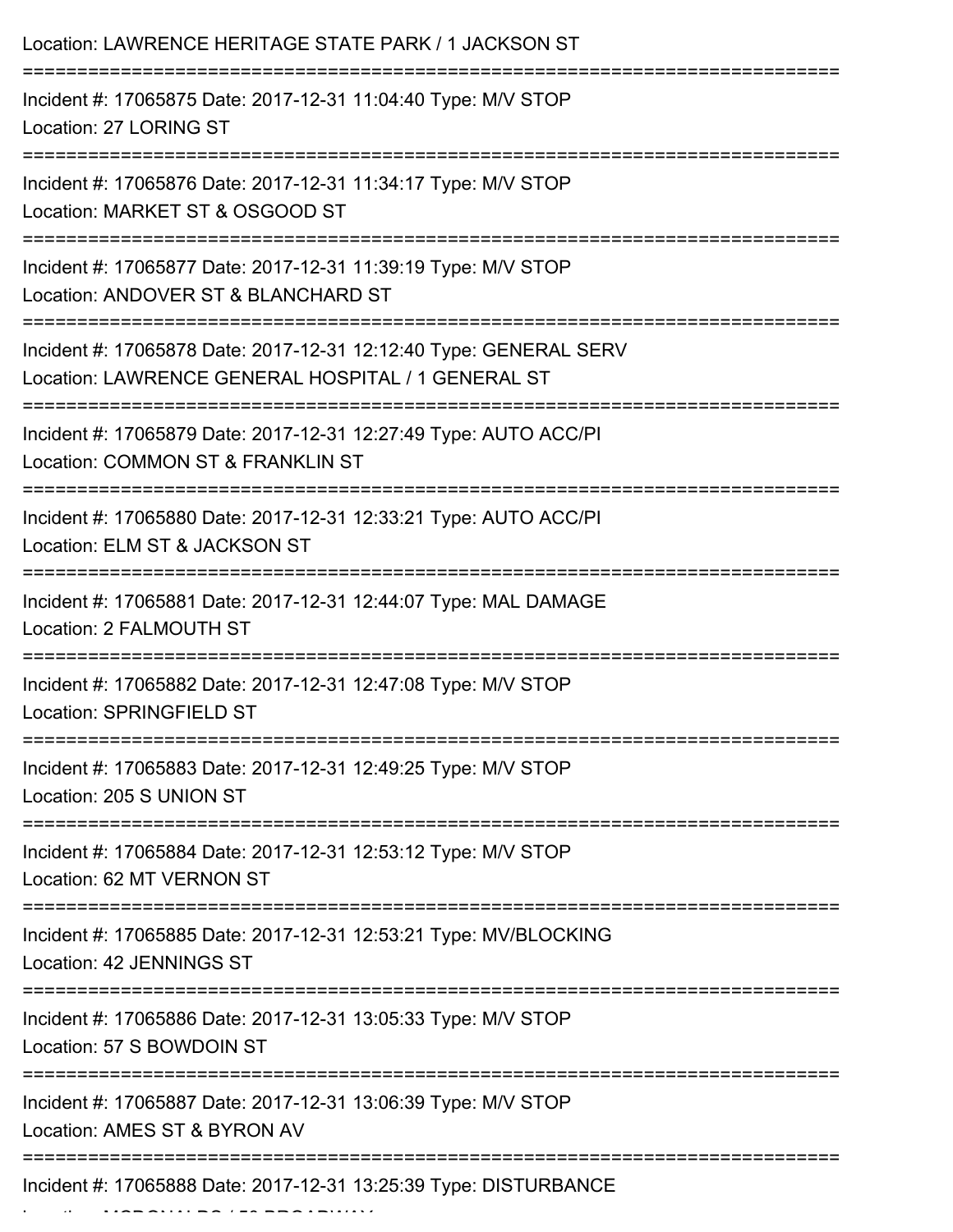| Incident #: 17065889 Date: 2017-12-31 13:37:05 Type: HARASSMENT<br>Location: LGH / 1 GENERAL ST                                              |
|----------------------------------------------------------------------------------------------------------------------------------------------|
| Incident #: 17065890 Date: 2017-12-31 13:44:26 Type: HIT & RUN M/V<br>Location: HAVERHILL ST & UNION ST                                      |
| Incident #: 17065891 Date: 2017-12-31 13:49:51 Type: DISORDERLY<br>Location: DAYBREAK SHELTER / 19 WINTER ST                                 |
| Incident #: 17065892 Date: 2017-12-31 13:50:31 Type: AUTO ACC/NO PI<br>Location: 81 SUNSET AV                                                |
| Incident #: 17065893 Date: 2017-12-31 14:03:13 Type: ANIMAL COMPL<br>Location: 73 EXCHANGE ST                                                |
| Incident #: 17065894 Date: 2017-12-31 14:07:29 Type: ALARM/BURG<br>Location: RESD; LOPEZ / 43 WARREN ST                                      |
| Incident #: 17065895 Date: 2017-12-31 14:12:58 Type: LARCENY/PAST<br>Location: 45 BROADWAY #1 FL 1                                           |
| Incident #: 17065896 Date: 2017-12-31 14:17:21 Type: FIGHT<br>Location: BURGER KING / 187 BROADWAY                                           |
| Incident #: 17065897 Date: 2017-12-31 14:22:29 Type: AUTO ACC/NO PI<br>Location: 73 SUNSET AV                                                |
| -------------------------------------<br>Incident #: 17065898 Date: 2017-12-31 14:27:21 Type: M/V STOP<br>Location: FERGUSON ST & S BROADWAY |
| Incident #: 17065899 Date: 2017-12-31 14:37:24 Type: DISTURBANCE<br>Location: 26 POPLAR ST #3 FL 3                                           |
| Incident #: 17065900 Date: 2017-12-31 14:40:01 Type: ASSSIT OTHER PD<br>Location: 20 WILMOT ST                                               |
| Incident #: 17065901 Date: 2017-12-31 14:54:20 Type: ANIMAL COMPL<br>Location: 72 CROSS ST                                                   |
| Incident #: 17065902 Date: 2017-12-31 14:59:25 Type: AUTO ACC/NO PI<br>Location: GROTON ST & S BROADWAY                                      |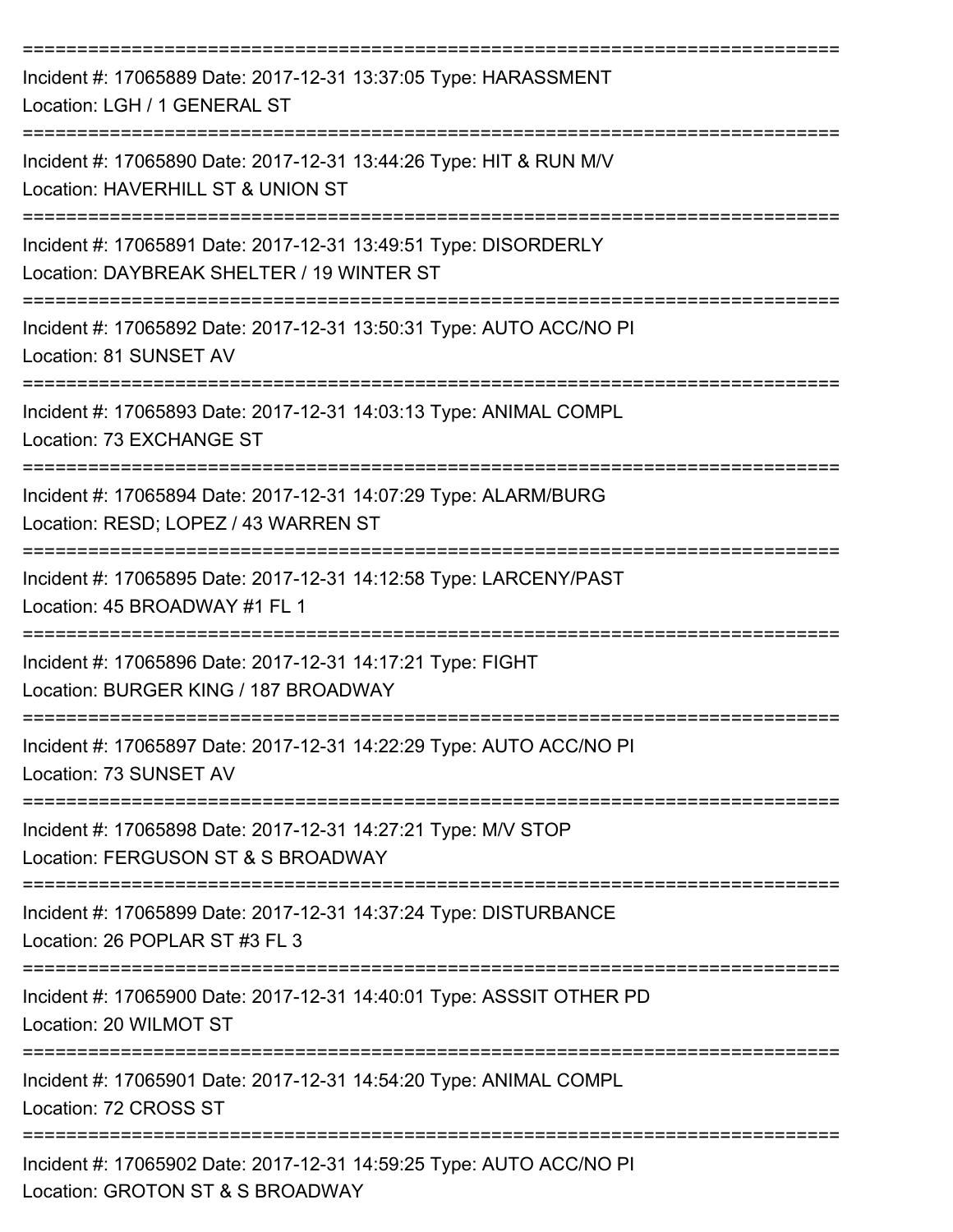| Incident #: 17065903 Date: 2017-12-31 15:11:05 Type: M/V STOP<br>Location: CARVER ST & SALEM ST                                    |
|------------------------------------------------------------------------------------------------------------------------------------|
| Incident #: 17065904 Date: 2017-12-31 15:21:10 Type: DRUG OVERDOSE<br>Location: 242 BROADWAY #1 FL 1                               |
| Incident #: 17065905 Date: 2017-12-31 15:23:25 Type: AUTO ACC/NO PI<br>Location: 73 BASSWOOD ST<br><u> :======================</u> |
| Incident #: 17065906 Date: 2017-12-31 15:40:53 Type: ASSSIT OTHER PD<br>Location: 99 MYRTLE ST                                     |
| Incident #: 17065907 Date: 2017-12-31 15:49:42 Type: B&E/PAST<br>Location: 10 GRAFTON ST #1 FL 1                                   |
| Incident #: 17065908 Date: 2017-12-31 15:53:46 Type: WARRANT SERVE<br>Location: 49 CENTRE ST                                       |
| Incident #: 17065909 Date: 2017-12-31 16:12:05 Type: CK WELL BEING<br>Location: 35 HALLENAN AV                                     |
| Incident #: 17065910 Date: 2017-12-31 16:17:50 Type: M/V STOP<br>Location: AMESBURY ST & CANAL ST                                  |
| Incident #: 17065911 Date: 2017-12-31 16:25:07 Type: ASSSIT OTHER PD<br>Location: 157 BERNARD AV                                   |
| Incident #: 17065912 Date: 2017-12-31 16:42:41 Type: INVESTIGATION<br>Location: 90 LOWELL ST                                       |
| Incident #: 17065913 Date: 2017-12-31 16:57:26 Type: OFFICER ASSIS<br>Location: 20 WILMOT ST FL 1                                  |
| Incident #: 17065914 Date: 2017-12-31 17:32:59 Type: M/V STOP<br>Location: 417 MT VERNON ST                                        |
| Incident #: 17065915 Date: 2017-12-31 17:35:39 Type: ALARM/BURG<br>Location: CARGO EXPRESS / 48 FRANKLIN ST                        |
| Incident #: 17065916 Date: 2017-12-31 17:36:26 Type: M/V STOP<br>Location: AVON ST & BRUCE ST                                      |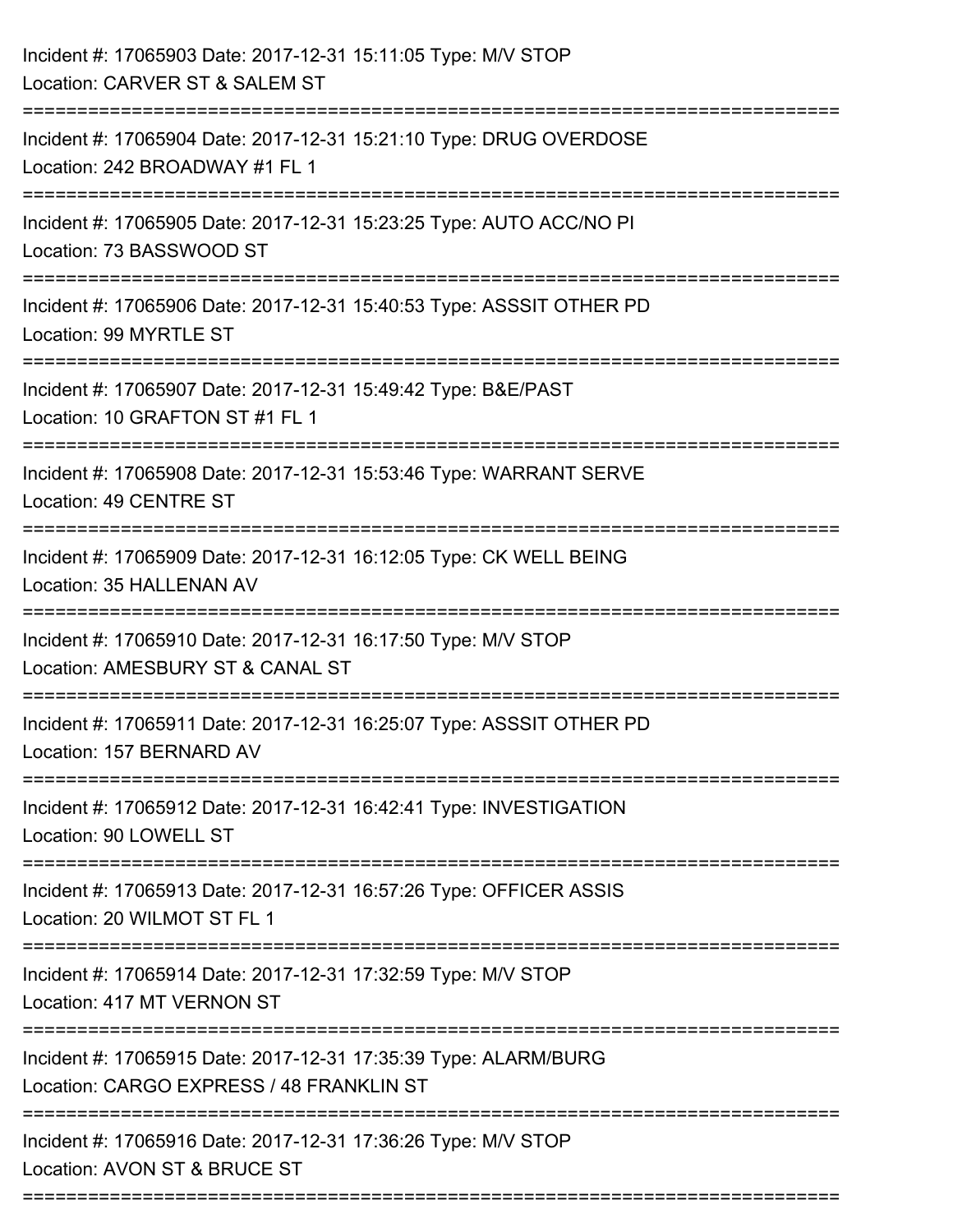| Incident #: 17065917 Date: 2017-12-31 17:37:39 Type: M/V STOP<br>Location: BEACON ST & TAFT ST                 |
|----------------------------------------------------------------------------------------------------------------|
| :================<br>Incident #: 17065918 Date: 2017-12-31 17:48:07 Type: MAL DAMAGE<br>Location: 83 WEST ST   |
| Incident #: 17065919 Date: 2017-12-31 17:52:52 Type: M/V STOP<br>Location: 805 ESSEX ST                        |
| Incident #: 17065921 Date: 2017-12-31 18:01:07 Type: DISTURBANCE<br>Location: JACQUELINES NAILS / 367 BROADWAY |
| Incident #: 17065920 Date: 2017-12-31 18:01:30 Type: M/V STOP<br>Location: 700 ESSEX ST                        |
| Incident #: 17065922 Date: 2017-12-31 18:03:22 Type: M/V STOP<br>Location: ALMA ST & ERVING AV                 |
| Incident #: 17065923 Date: 2017-12-31 18:10:18 Type: UNWANTEDGUEST<br>Location: 163 PARK ST FL 2               |
| Incident #: 17065924 Date: 2017-12-31 18:13:47 Type: HIT & RUN M/V<br>Location: 68 ARLINGTON ST                |
| Incident #: 17065925 Date: 2017-12-31 18:16:42 Type: DISTURBANCE<br>Location: 138 S UNION ST #10 FL 3          |
| Incident #: 17065926 Date: 2017-12-31 18:29:52 Type: M/V STOP<br>Location: LOWELL ST & WINTER ST               |
| Incident #: 17065927 Date: 2017-12-31 18:31:38 Type: M/V STOP<br>Location: CHESTNUT ST & LAWRENCE ST           |
| Incident #: 17065928 Date: 2017-12-31 18:32:37 Type: M/V STOP<br>Location: 85 BERKELEY ST                      |
| Incident #: 17065929 Date: 2017-12-31 18:40:36 Type: M/V STOP<br>Location: BERKELEY ST & JACKSON ST            |
| Incident #: 17065930 Date: 2017-12-31 18:41:08 Type: M/V STOP<br>Location: JACKSON ST & METHUEN ST             |
|                                                                                                                |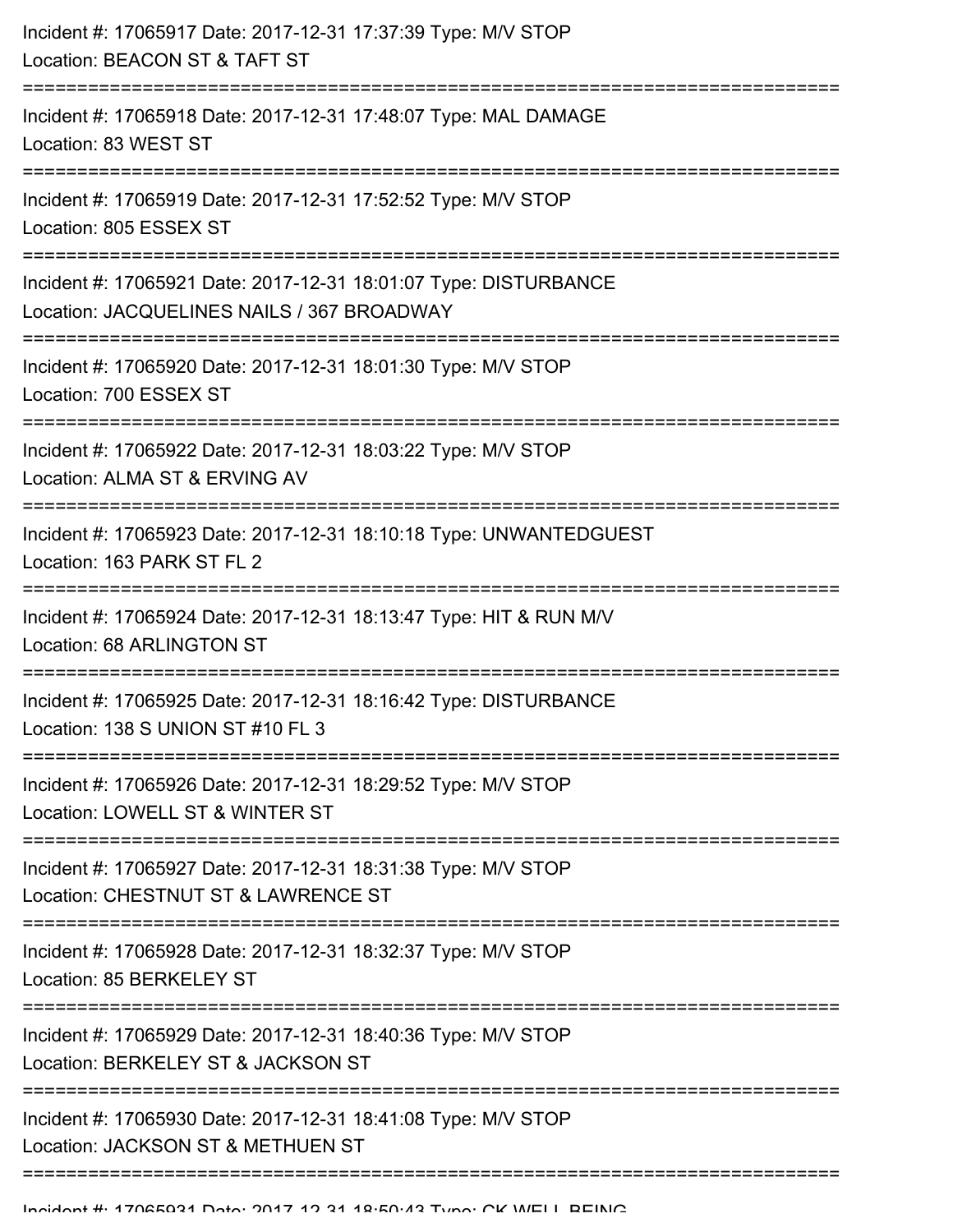Location: 2 HAMLET ST

| Incident #: 17065932 Date: 2017-12-31 18:56:21 Type: AUTO ACC/NO PI<br>Location: 45 BROADWAY                                                                       |
|--------------------------------------------------------------------------------------------------------------------------------------------------------------------|
| Incident #: 17065933 Date: 2017-12-31 19:06:56 Type: MEDIC SUPPORT<br>Location: 89 DORCHESTER ST FL 3                                                              |
| Incident #: 17065934 Date: 2017-12-31 19:40:42 Type: AUTO ACC/NO PI<br>Location: 599 BROADWAY                                                                      |
| Incident #: 17065935 Date: 2017-12-31 19:49:07 Type: HIT & RUN M/V<br><b>Location: MELVIN ST</b>                                                                   |
| Incident #: 17065936 Date: 2017-12-31 19:52:37 Type: ALARM/BURG<br>Location: PACKARD PHARMACY / 128 PARKER ST                                                      |
| Incident #: 17065937 Date: 2017-12-31 19:54:12 Type: HIT & RUN M/V<br>Location: 239 JACKSON ST #2B                                                                 |
| Incident #: 17065938 Date: 2017-12-31 19:55:18 Type: DISTURBANCE<br>Location: 35 S BROADWAY                                                                        |
| Incident #: 17065939 Date: 2017-12-31 19:58:20 Type: DISORDERLY<br>Location: 103 BROADWAY                                                                          |
| Incident #: 17065940 Date: 2017-12-31 20:25:29 Type: HIT & RUN M/V<br>Location: LITTLE CAESARS PIZZA / 360 BROADWAY                                                |
| Incident #: 17065941 Date: 2017-12-31 20:45:24 Type: SUS PERS/MV<br>Location: 700 ESSEX ST                                                                         |
| Incident #: 17065942 Date: 2017-12-31 20:50:15 Type: MV/BLOCKING<br>Location: 40 SMITH ST                                                                          |
| ---------------------------------<br>-------------------------<br>Incident #: 17065944 Date: 2017-12-31 20:50:42 Type: MEDIC SUPPORT<br>Location: 170 RESERVOIR ST |
| Incident #: 17065943 Date: 2017-12-31 20:51:52 Type: NOISE ORD<br>Location: 20-22 BENNINGTON ST FL 2                                                               |
| Incident #: 17065945 Date: 2017-12-31 21:00:22 Type: SHOTS FIRED                                                                                                   |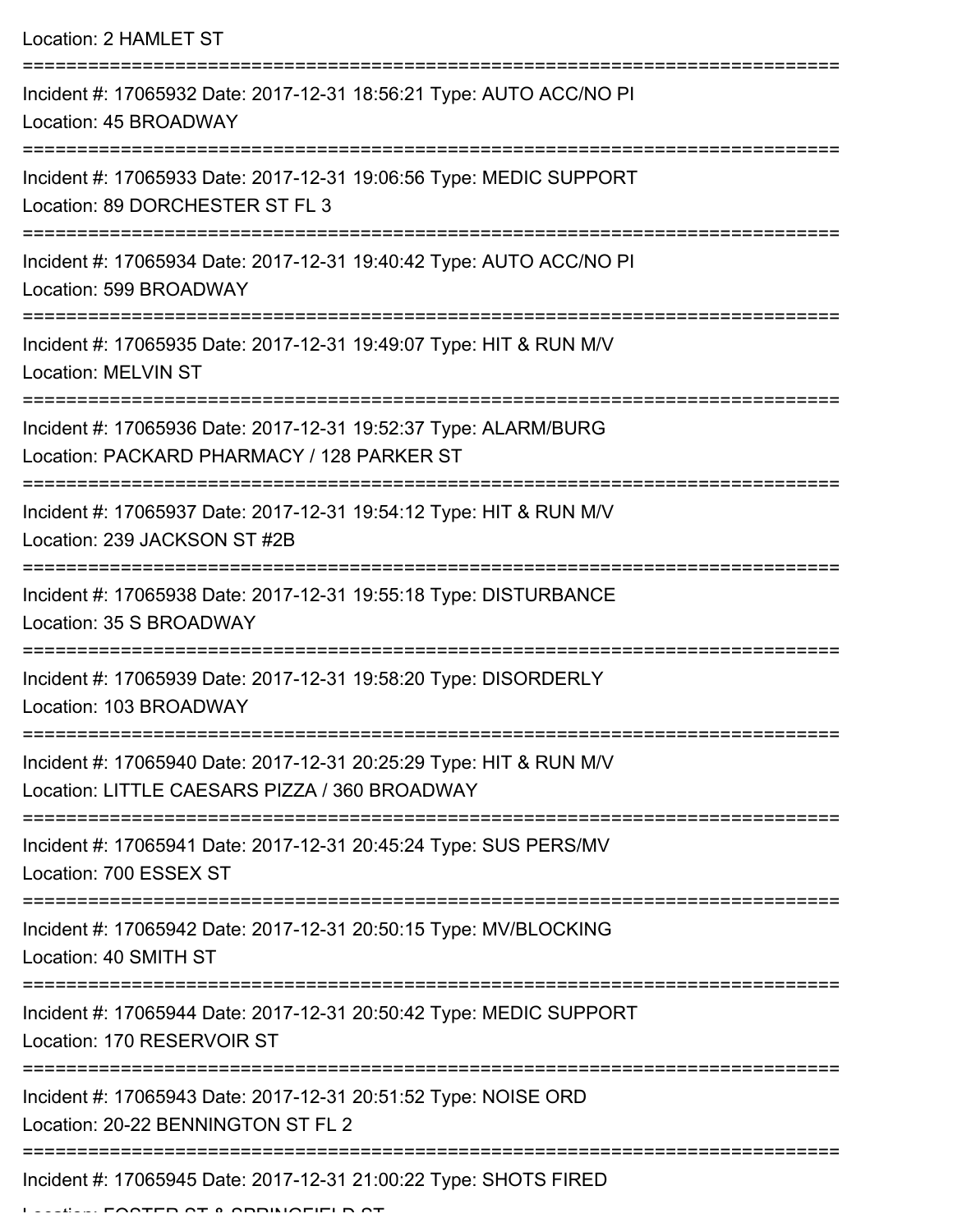| Incident #: 17065946 Date: 2017-12-31 21:04:35 Type: MV/BLOCKING<br>Location: 49 EMMETT ST                                                                                |
|---------------------------------------------------------------------------------------------------------------------------------------------------------------------------|
| Incident #: 17065947 Date: 2017-12-31 21:08:45 Type: UNWANTEDGUEST<br>Location: WALGREENS / 135 BROADWAY                                                                  |
| Incident #: 17065948 Date: 2017-12-31 21:25:53 Type: ALARM/BURG<br>Location: ATTRACTIVO BOUTIQUE / 105 ESSEX ST #B                                                        |
| Incident #: 17065949 Date: 2017-12-31 21:41:18 Type: AUTO ACC/NO PI<br>Location: 231 WATER ST                                                                             |
| Incident #: 17065950 Date: 2017-12-31 21:50:52 Type: UNWANTEDGUEST<br>Location: WALGREENS / 220 S BROADWAY                                                                |
| Incident #: 17065951 Date: 2017-12-31 21:59:13 Type: M/V STOP<br>Location: BROADWAY & CONCORD ST                                                                          |
| Incident #: 17065952 Date: 2017-12-31 22:06:04 Type: ALARM/BURG<br>Location: POLLO CENTRO / 105 BROADWAY                                                                  |
| Incident #: 17065953 Date: 2017-12-31 22:07:56 Type: DOMESTIC/PAST<br>Location: 63 MECHANIC ST                                                                            |
| Incident #: 17065954 Date: 2017-12-31 22:24:03 Type: HIT & RUN M/V<br>Location: 392 SALEM ST                                                                              |
| ======================================<br>-------------------------<br>Incident #: 17065956 Date: 2017-12-31 22:36:40 Type: HIT & RUN M/V<br>Location: HIGH ST & PLATT ST |
| Incident #: 17065955 Date: 2017-12-31 22:36:57 Type: ALARM/BURG<br>Location: ST PATS SCHOOL / 101 PARKER ST                                                               |
| Incident #: 17065957 Date: 2017-12-31 22:46:04 Type: DOMESTIC/PROG<br>Location: 230 WATER ST FL 1                                                                         |
| Incident #: 17065958 Date: 2017-12-31 22:46:30 Type: ALARM/BURG<br>Location: 3 J MARKET / 88 AUBURN ST                                                                    |
| Incident #: 17065959 Date: 2017-12-31 22:49:52 Type: ALARM/BURG<br>Location: INTERNATIONAL INSTITUES OF GREATER / 125 AMESBURY ST                                         |